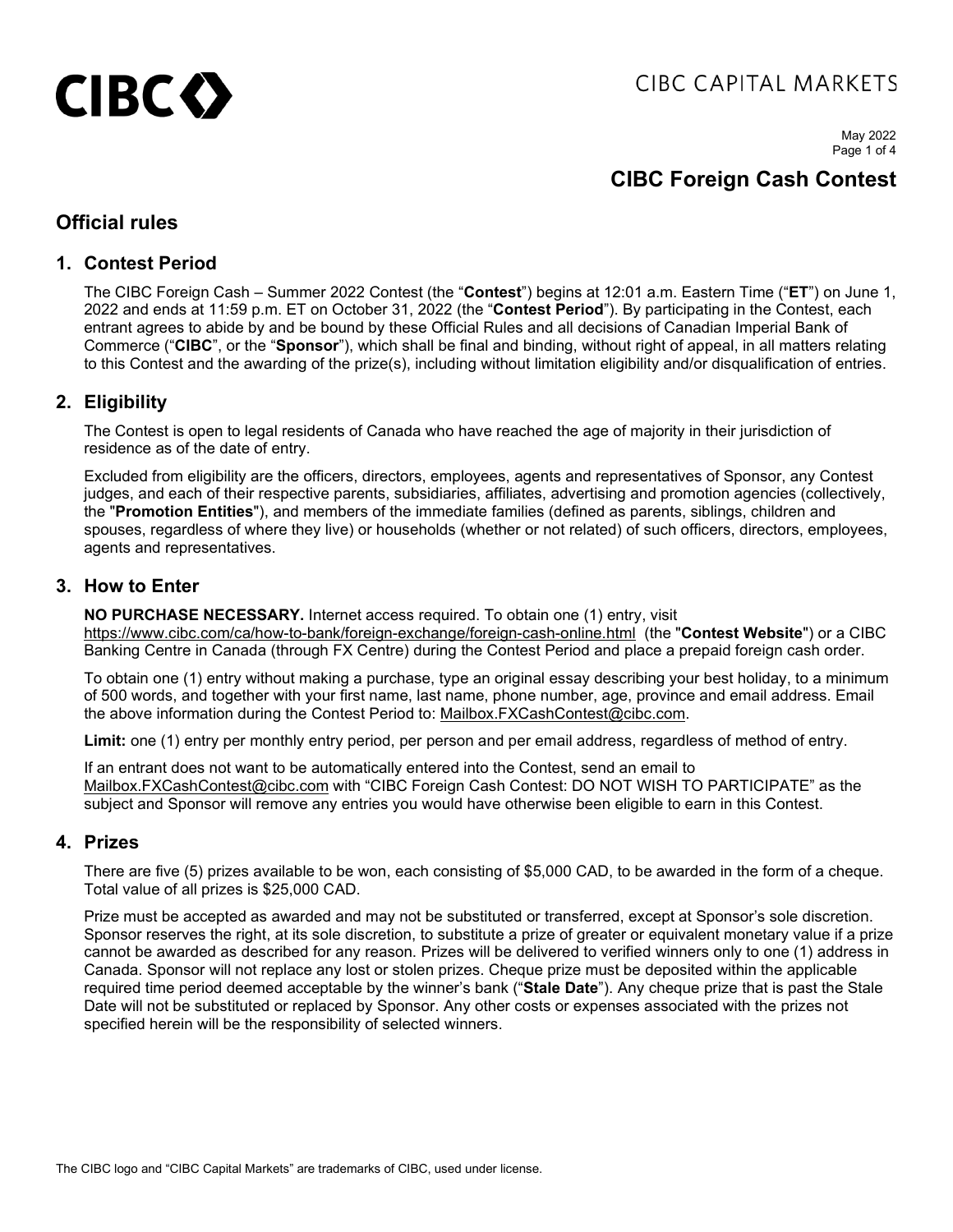#### **5. Winner Selection**

On or about the following dates at 470 Hardy Rd, Brantford, Ontario at 1:00 p.m. ET , a random draw will be conducted from among all eligible entries received during the following Entry Periods for the purpose of selecting one (1) potential winner for each entry period listed for a total of five (5) winners (subject to satisfying the prize claim conditions below) (each, a "**Draw**"). For clarity, non-winning entries will be carried forward to each subsequent Draw. Odds of being selected depend on the number of eligible entries received during the applicable Entry Period.

| <b>Entry Period Start</b><br>(at 12:01 a.m. ET) | <b>Entry Period End</b><br>(at 11:59 p.m. ET) | <b>Draw</b>      |
|-------------------------------------------------|-----------------------------------------------|------------------|
| June 1, 2022                                    | July 2, 2022                                  | July 3, 202      |
| June 1, 2022                                    | July 31, 2022                                 | August 1, 2022   |
| June 1, 2022                                    | August 22, 2022                               | August 23, 2022  |
| June 1, 2022                                    | September 30, 2022                            | October 3, 2022  |
| June 1, 2022                                    | October 31, 2022                              | November 4, 2022 |

#### **6. Selected Entrant Verification and Prize Claim Conditions**

Selected entrants will be notified by telephone or email at the telephone number or email address provided at the time of entry. In order to be declared a winner, selected entrant(s) must: (i) respond to notification of selection within three (3) business days of first attempt by Sponsor; (ii) correctly answer a time-limited mathematical skill-testing question to be administered by telephone at a mutually convenient time; (iii) sign and return to Sponsor, within three (3) business days of it being sent by Sponsor, a written declaration and release form, releasing the Promotion Entities from any liability in connection with this Contest or the use, misuse, awarding or possession of any prize (the "**Release**"); and, (iv) otherwise comply with these Official Rules.

Return of any prize or winner notification as undeliverable, inability to reach selected entrant or failure of selected entrant to respond to notification within three (3) business days of first attempt by Sponsor or Sponsor's agent, failure to provide proof of eligibility (if requested), Release, or other required documentation in a timely manner, failure to correctly answer the skill-testing question, or other non-compliance with these Official Rules may result in disqualification, forfeiture of the prize and, at Sponsor's sole discretion, selection of an alternate eligible entrant for the forfeited prize in accordance with these Official Rules, who will be subject to disqualification in the same manner.

#### **7. Right to Void / Terminate / Suspend / Modify**

Sponsor reserves the right, subject to the approval of the *Régie des alcools, des courses et des jeux* (the "Régie") with respect to legal residents of Quebec, to terminate, suspend or modify this Contest, in whole or in part, at any time and without notice or obligation if, in Sponsor's sole discretion, any factor interferes with its proper conduct as contemplated by these Official Rules. Without limiting the generality of the foregoing, if the Contest, or any part thereof, is not capable of running as planned for any reason, including but not limited to infection by computer virus, bugs, tampering, unauthorized intervention, fraud, programming errors, or technical failures, which, in the sole discretion of Sponsor, corrupt or affect the administration, security, fairness, integrity or proper conduct of this Contest, Sponsor may, in its sole discretion and subject only to the approval of the Régie in Quebec, void any suspect entries and: (a) terminate the Contest, or any portion thereof; (b) modify or suspend the Contest, or any portion thereof, to address the impairment and then resume the Contest, or relevant portion, in a manner that best conforms to the spirit of these Official Rules; and/or (c) award the prizes from among the eligible, non-suspect entries received up to the time of the impairment in accordance with the winner selection criteria discussed above.

Sponsor reserves the right at its sole discretion to disqualify any individual who tampers or attempts to tamper with the entry process, the operation of the Contest and/or Contest Website, violates the Official Rules, or acts with intent to annoy, abuse, threaten or harass any other person.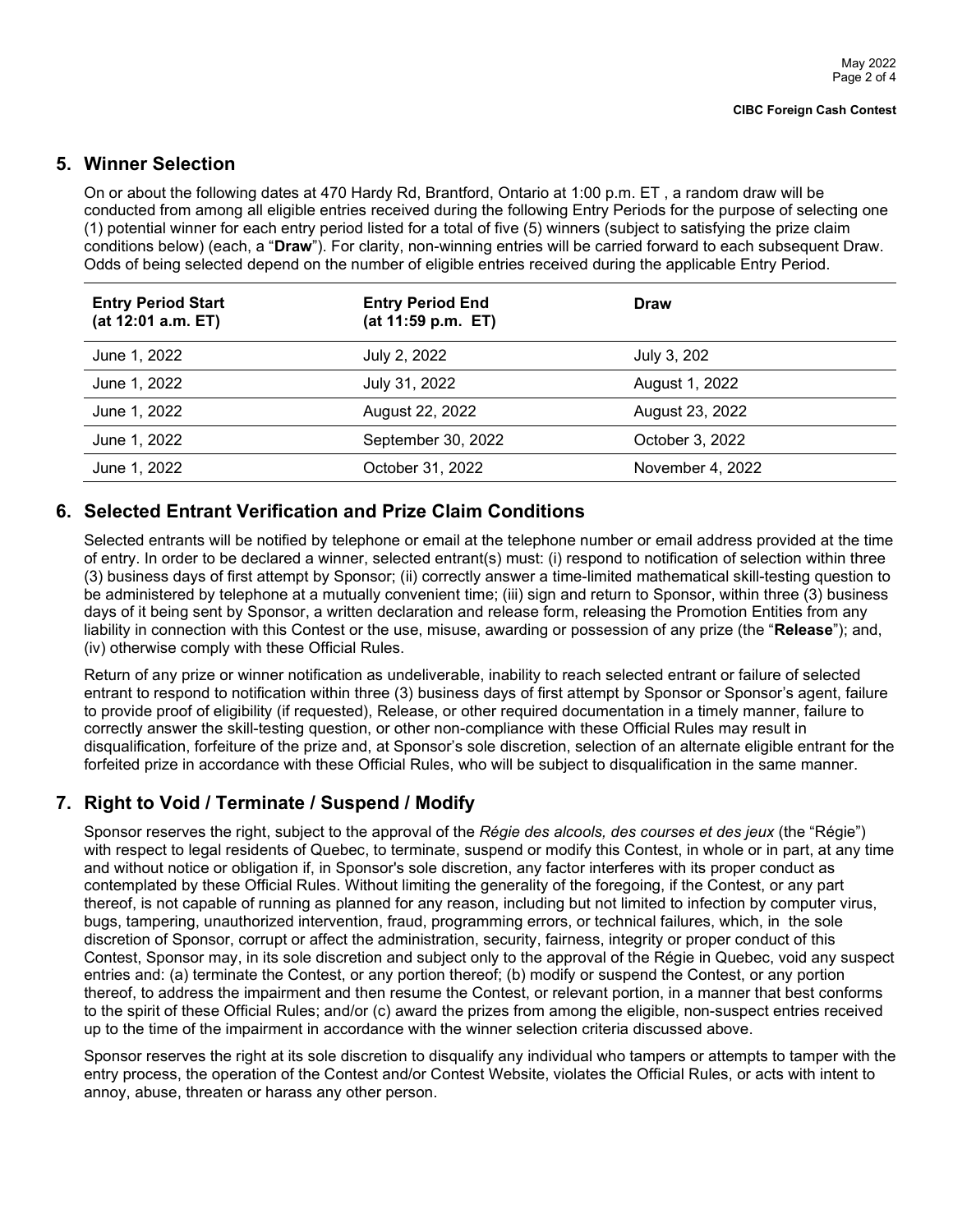#### **8. Limitation of Liability and Releases**

BY PARTICIPATING IN THIS CONTEST, ENTRANTS AGREE THAT SPONSOR, CONTEST JUDGES AND THE PROMOTION ENTITIES HAVE NO LIABILITY WHATSOEVER FOR, AND SHALL BE HELD HARMLESS BY ENTRANTS AGAINST, ANY LIABILITY FOR ANY INJURIES, LOSSES OR DAMAGES OF ANY KIND (INCLUDING DIRECT, INDIRECT, INCIDENTAL, CONSEQUENTIAL OR PUNITIVE DAMAGES) TO PERSONS OR PROPERTY RESULTING FROM THE CONTEST, INCLUDING THE ACCEPTANCE, POSSESSION, MISUSE OR USE OF THE PRIZE, OR THE MERCHANDISE FOR WHICH IT IS REDEEMED (IF APPLICABLE). FURTHER, BY PARTICIPATING IN THIS CONTEST, ENTRANTS AGREE THAT SPONSOR, CONTEST JUDGES AND PROMOTION ENTITIES HAVE NO LIABILITY WHATSOEVER FOR, AND SHALL BE HELD HARMLESS BY ENTRANTS AGAINST, ANY LIABILITY FOR ANY INJURIES, LOSSES OR DAMAGES OF ANY KIND (INCLUDING DIRECT, INDIRECT, INCIDENTAL, CONSEQUENTIAL OR PUNITIVE DAMAGES) TO PERSONS OR PROPERTY RESULTING FROM: A) ENTRY OR PARTICIPATION IN THIS CONTEST, INCLUDING ACCESS TO AND USE OF THE CONTEST WEBSITE, OR B) ANY CLAIMS BASED ON PERSONALITY OR PRIVACY RIGHTS, DEFAMATION OR MERCHANDISE DELIVERY. Some jurisdictions do not allow the exclusion or limitation of incidental or consequential damages, therefore such exclusions may not apply to you.

Without limiting the foregoing, Sponsor, Contest judges and the Promotion Entities, and any of Sponsor's other suppliers or contractors, shall not be responsible for: (a) any incomplete or inaccurate information that is caused by Contest Website users, or by any of the equipment or programming associated with or utilized in the Contest, or by any technical or human error which may occur in the processing of submissions in the Contest; (b) lost, interrupted, or unavailable network, server, service provider, on-line systems, telephone networks or telephone lines, or any other connections; (c) the theft, destruction, loss or unauthorized access to, or alteration of, entries; (d) any problems with, or malfunctions or failures of, telephone networks or lines, computers or computer on-line systems, servers or providers, computer equipment, software, viruses or bugs; (e) garbled transmissions or miscommunications; (f) failure of any e-mail to be received by or from the Contest judges or Sponsor for any reason, including but not limited to congestion on the Internet or at any website or combination thereof or technical incompatibility; (g) damage to a user's computer equipment (software or hardware) occasioned by participation or downloading of materials related to this Contest or in connection with the Contest Website; (h) printing, distribution, programming or production errors, and any other errors or malfunctions of any kind, whether human, mechanical, electronic or otherwise; or (i) technical, pictorial, typographical or editorial errors or omissions contained herein.

#### **9. Protection Of Personal Information and Publicity Release**

Sponsor and its authorized agents will collect, use, and disclose the personal information you provide when you enter the Contest for the purposes of administering the Contest and prize fulfillment. You may be offered the opportunity to receive additional communications from Sponsor or its partners about its products, and upcoming contests and promotions.

By accepting a prize, winner agrees to Sponsor's use of his/her name, city/province of residence, picture, biographical information, statements, voice and likeness in any advertising and publicity Sponsor and its respective successors, assigns and licensees may conduct relating to the Contest in any media or format, whether now known or hereafter developed, including but not limited to the World Wide Web, at any time or times in perpetuity, without further compensation or notice, and hereby releases Sponsor and the Promotion Entities from any liability with respect thereto. For further information about Sponsor's privacy practices, please see Sponsor's Privacy Policy at: [https://www.cibc.com/ca/legal/privacy-policy.html.](https://www.cibc.com/ca/legal/privacy-policy.html)